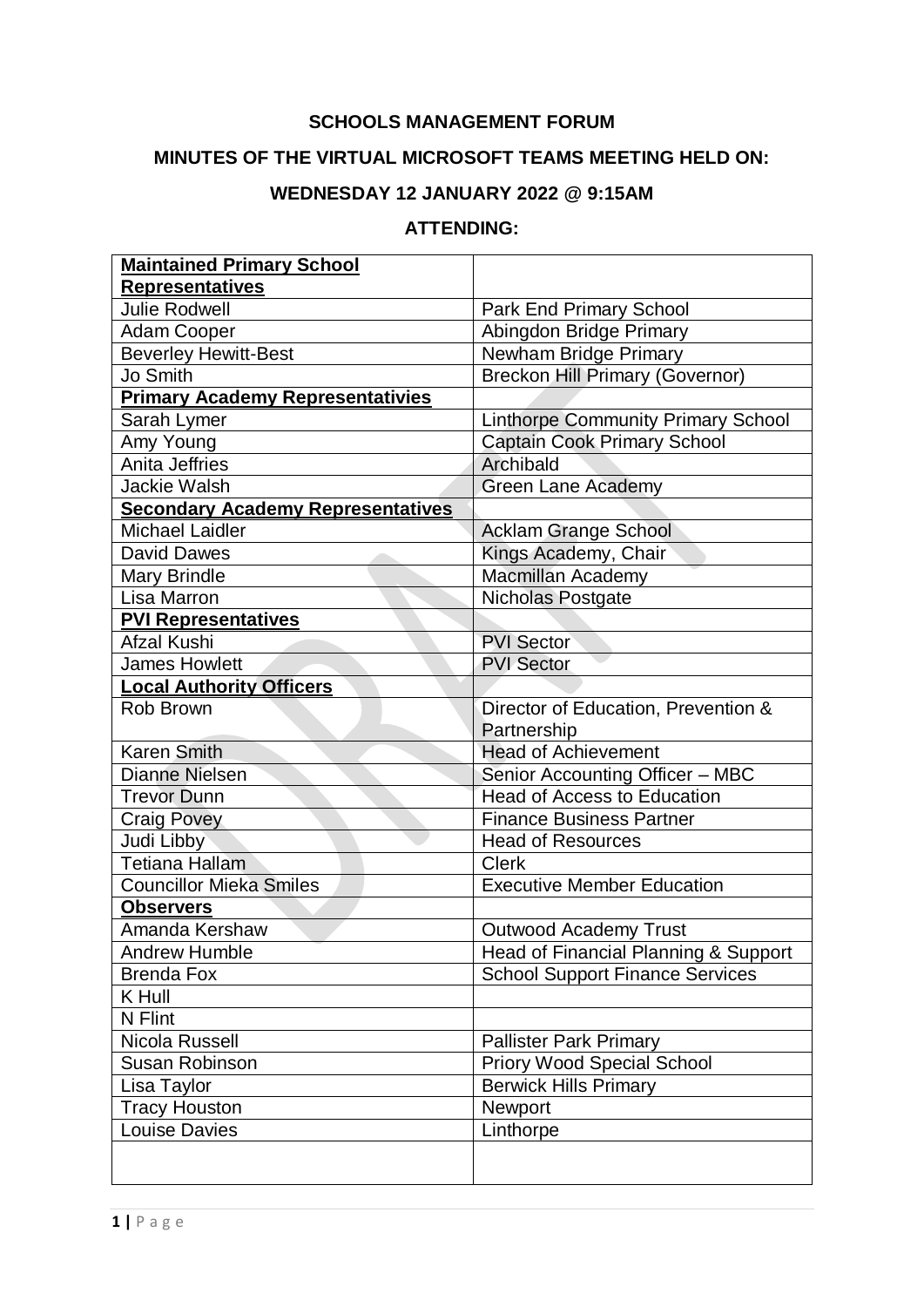| 1              | <b>APOLOGIES FOR ABSENCE/ANY ITEMS FOR AOB</b>                                                                                                                                                                                                                                                                                                                                                                                                                                                                                                                                                                                                                                                                                      |
|----------------|-------------------------------------------------------------------------------------------------------------------------------------------------------------------------------------------------------------------------------------------------------------------------------------------------------------------------------------------------------------------------------------------------------------------------------------------------------------------------------------------------------------------------------------------------------------------------------------------------------------------------------------------------------------------------------------------------------------------------------------|
|                | The following apologies were received:-<br>Emma Watson<br>The Avenue Primary School<br>Helen Steele<br><b>Caldicotes Primary</b><br>$\bullet$<br>School Readiness Team Manager - MBC<br>• Sheila Marley                                                                                                                                                                                                                                                                                                                                                                                                                                                                                                                             |
|                | RESOLVED that the apologies received be approved.                                                                                                                                                                                                                                                                                                                                                                                                                                                                                                                                                                                                                                                                                   |
|                | There were no items notified for discussion as Any Other Business                                                                                                                                                                                                                                                                                                                                                                                                                                                                                                                                                                                                                                                                   |
| $\overline{2}$ | <b>MINUTES OF PREVIOUS MEETING/MATTERS ARISING</b>                                                                                                                                                                                                                                                                                                                                                                                                                                                                                                                                                                                                                                                                                  |
|                | Minutes of the meetings held on 13 <sup>th</sup> October 2021 were circulated prior to<br>the meeting.                                                                                                                                                                                                                                                                                                                                                                                                                                                                                                                                                                                                                              |
|                | RESOLVED: that the minutes of the meetings held on 13 <sup>th</sup> October 2021<br>were approved for signature by the Chair.                                                                                                                                                                                                                                                                                                                                                                                                                                                                                                                                                                                                       |
|                |                                                                                                                                                                                                                                                                                                                                                                                                                                                                                                                                                                                                                                                                                                                                     |
| 3.             | <b>DECISION/ACTION LOG</b>                                                                                                                                                                                                                                                                                                                                                                                                                                                                                                                                                                                                                                                                                                          |
|                | There were no matters arising from the decision logs for meeting held on 13th<br>October 2021.                                                                                                                                                                                                                                                                                                                                                                                                                                                                                                                                                                                                                                      |
| 4.             | <b>DSG MANAGEMENT PLAN</b>                                                                                                                                                                                                                                                                                                                                                                                                                                                                                                                                                                                                                                                                                                          |
|                | Mrs Libby, Head of Resources, provided a verbal update on DSG<br>Management Plan. The following points were made:                                                                                                                                                                                                                                                                                                                                                                                                                                                                                                                                                                                                                   |
|                | 4.1 High needs funding is provided to local authorities through the high<br>needs block of the dedicated schools grant (DSG). Local authorities must<br>spend that funding in line with the associated conditions of grant, and School<br>and Early Years Finance Regulations. High needs funding is also provided<br>directly to some institutions by the Education and Skills Funding Agency<br>(ESFA).                                                                                                                                                                                                                                                                                                                           |
|                | 4.2 The high needs funding system supports provision for children and<br>young people with special educational needs and disabilities (SEND) from<br>their early years to age 25, enabling both local authorities and institutions to<br>meet their statutory duties under the Children and Families Act 2014. High<br>needs funding is also intended to support good quality Alternative Provision<br>for pre-16 pupils who, because of exclusion, illness or other reasons, cannot<br>receive their education in mainstream or special schools. The high needs<br>funding block provides local authorities with resources for place funding and<br>top-up funding for institutions, and funding for high needs services delivered |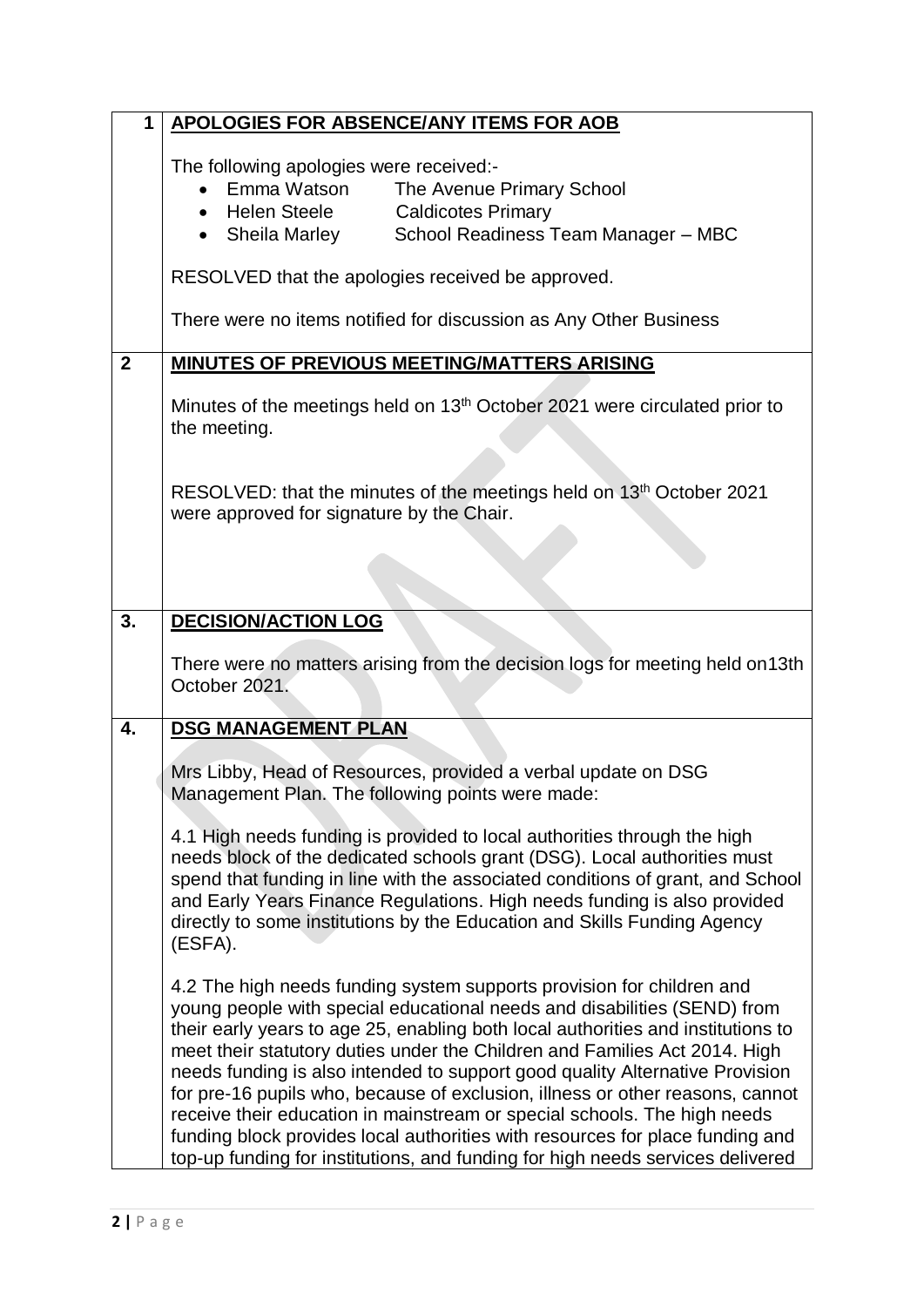|    | directly by the authority or under a separate funding agreement with<br>institutions (including funding devolved to institutions).                                                                                                                                                                                                                                                                                                                                                                                                                                                                                                                                                                                                                                                                                                                                                                                                                                         |                 |                          |
|----|----------------------------------------------------------------------------------------------------------------------------------------------------------------------------------------------------------------------------------------------------------------------------------------------------------------------------------------------------------------------------------------------------------------------------------------------------------------------------------------------------------------------------------------------------------------------------------------------------------------------------------------------------------------------------------------------------------------------------------------------------------------------------------------------------------------------------------------------------------------------------------------------------------------------------------------------------------------------------|-----------------|--------------------------|
|    | 4.3 The DSG Management Plan is a tool that helps us to<br>• Benchmark spend areas against other Local Authorities and England<br>averages<br>• Forecast future need and likely spend against that need<br>• Identify mitigating strategies and track the success of these                                                                                                                                                                                                                                                                                                                                                                                                                                                                                                                                                                                                                                                                                                  |                 |                          |
|    | RESOLVED that the content DSG Management Plan be approved<br>ACTION: Mrs Libby to resend an email summarising what people were<br>invited to do on SEND Strategic Group sufficiency workstream.                                                                                                                                                                                                                                                                                                                                                                                                                                                                                                                                                                                                                                                                                                                                                                            |                 |                          |
|    |                                                                                                                                                                                                                                                                                                                                                                                                                                                                                                                                                                                                                                                                                                                                                                                                                                                                                                                                                                            |                 |                          |
| 5. | 2022/23 Dedicated Schools Grant (DSG) - Central School Services<br><b>Block (CSSB)</b><br>Mrs Nielsen, Senior Accounting Officer, provided a summary of the points<br>contained within her DSG-CSSB report. The following points were made:-<br><b>DSG Central Services Block</b><br>The total of the CSSB for 2022/23 as per the settlement is $£1,042,205$ . As<br>advised in 2021/22, this now includes Teachers' Pension Employer<br>Contribution (TPECG) funding for centrally employed teachers. The CSSB<br>funding is for the ongoing responsibilities and historic commitments. The<br>grant has reduced overall by £20.5k from 2021/22 of which the historic<br>element has reduced by £47.6k. The DfE have indicated that this element<br>will reduce by 20% year on year, and will be nil once the hard funding<br>formula is implemented.<br>The services that are proposed to be funded from the Central School<br>Services Block in 2022/23 are as follows: |                 |                          |
|    |                                                                                                                                                                                                                                                                                                                                                                                                                                                                                                                                                                                                                                                                                                                                                                                                                                                                                                                                                                            |                 |                          |
|    |                                                                                                                                                                                                                                                                                                                                                                                                                                                                                                                                                                                                                                                                                                                                                                                                                                                                                                                                                                            | £               |                          |
|    | <b>Copyright Licenses for Schools</b><br>Admissions                                                                                                                                                                                                                                                                                                                                                                                                                                                                                                                                                                                                                                                                                                                                                                                                                                                                                                                        | 117,342         | Ongoing                  |
|    | Speech & Language Contract                                                                                                                                                                                                                                                                                                                                                                                                                                                                                                                                                                                                                                                                                                                                                                                                                                                                                                                                                 | 185,700         | Ongoing<br>Historic      |
|    | Contribution to Local Authority Designated Officer                                                                                                                                                                                                                                                                                                                                                                                                                                                                                                                                                                                                                                                                                                                                                                                                                                                                                                                         | 222,348         | Historic                 |
|    | <b>Schools Forum</b>                                                                                                                                                                                                                                                                                                                                                                                                                                                                                                                                                                                                                                                                                                                                                                                                                                                                                                                                                       | 15,000<br>5,200 |                          |
|    |                                                                                                                                                                                                                                                                                                                                                                                                                                                                                                                                                                                                                                                                                                                                                                                                                                                                                                                                                                            |                 | Ongoing                  |
|    | SEN Home to School Transport                                                                                                                                                                                                                                                                                                                                                                                                                                                                                                                                                                                                                                                                                                                                                                                                                                                                                                                                               | 40,000          | Historic                 |
|    | Statutory Services for all Schools (previously funded by<br>ESG)                                                                                                                                                                                                                                                                                                                                                                                                                                                                                                                                                                                                                                                                                                                                                                                                                                                                                                           | 408,264         | Ongoing                  |
|    | Central Services Overheads to support the above                                                                                                                                                                                                                                                                                                                                                                                                                                                                                                                                                                                                                                                                                                                                                                                                                                                                                                                            | 65,500          | Historic<br>(E11, 368) / |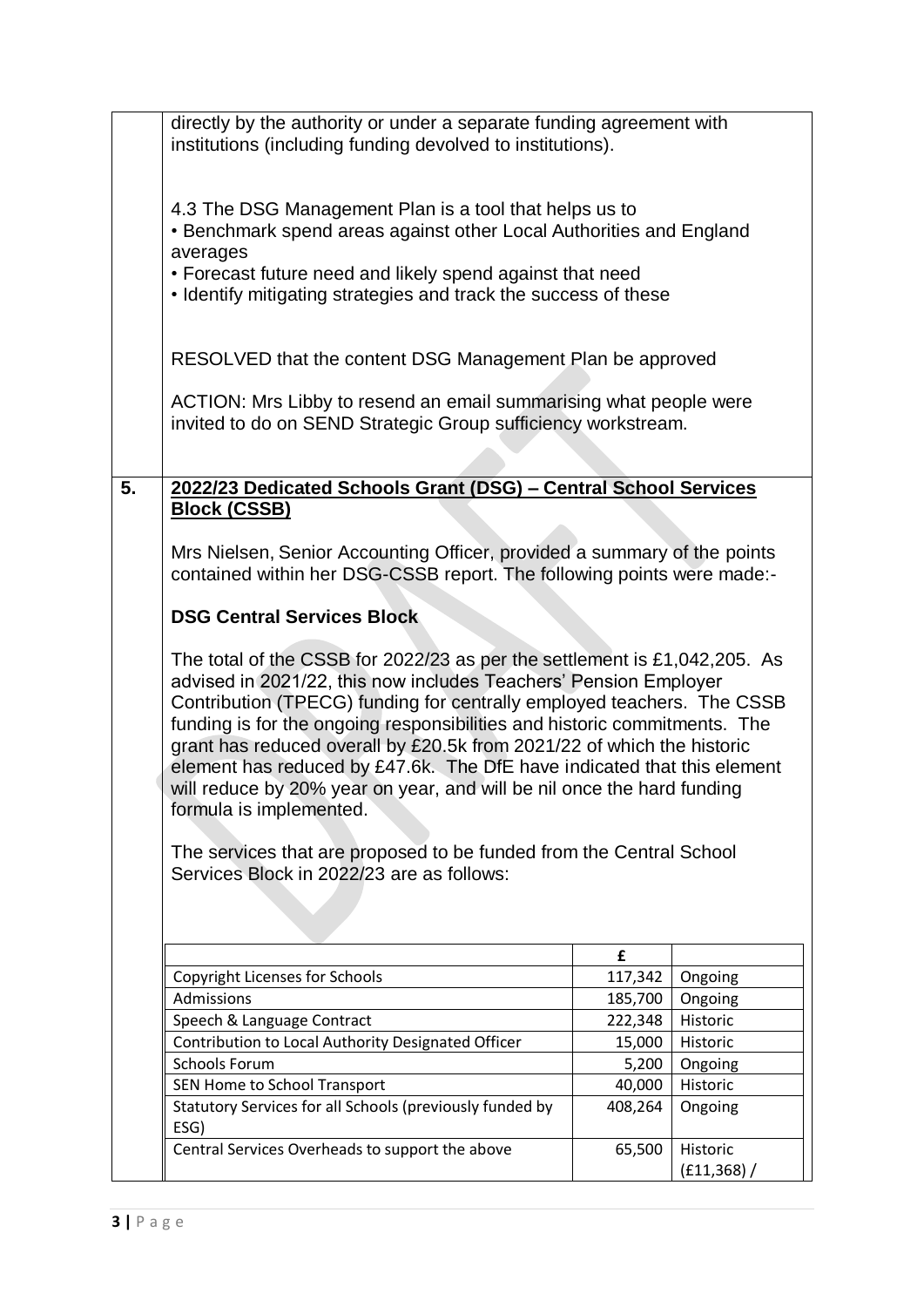- Contribution in 2022/23 from the DSG High Needs Block to support the continuation of the Speech and Language contract in 2022/23 was agreed.
- Services to be funded from the Central School Services Block (CSSB) was approved.

# **6. DSG Schools Block 2022-23**

Mrs Nielsen and Mrs Libby provided a summary of the points contained within the DSG Schools Block 2022/23 report.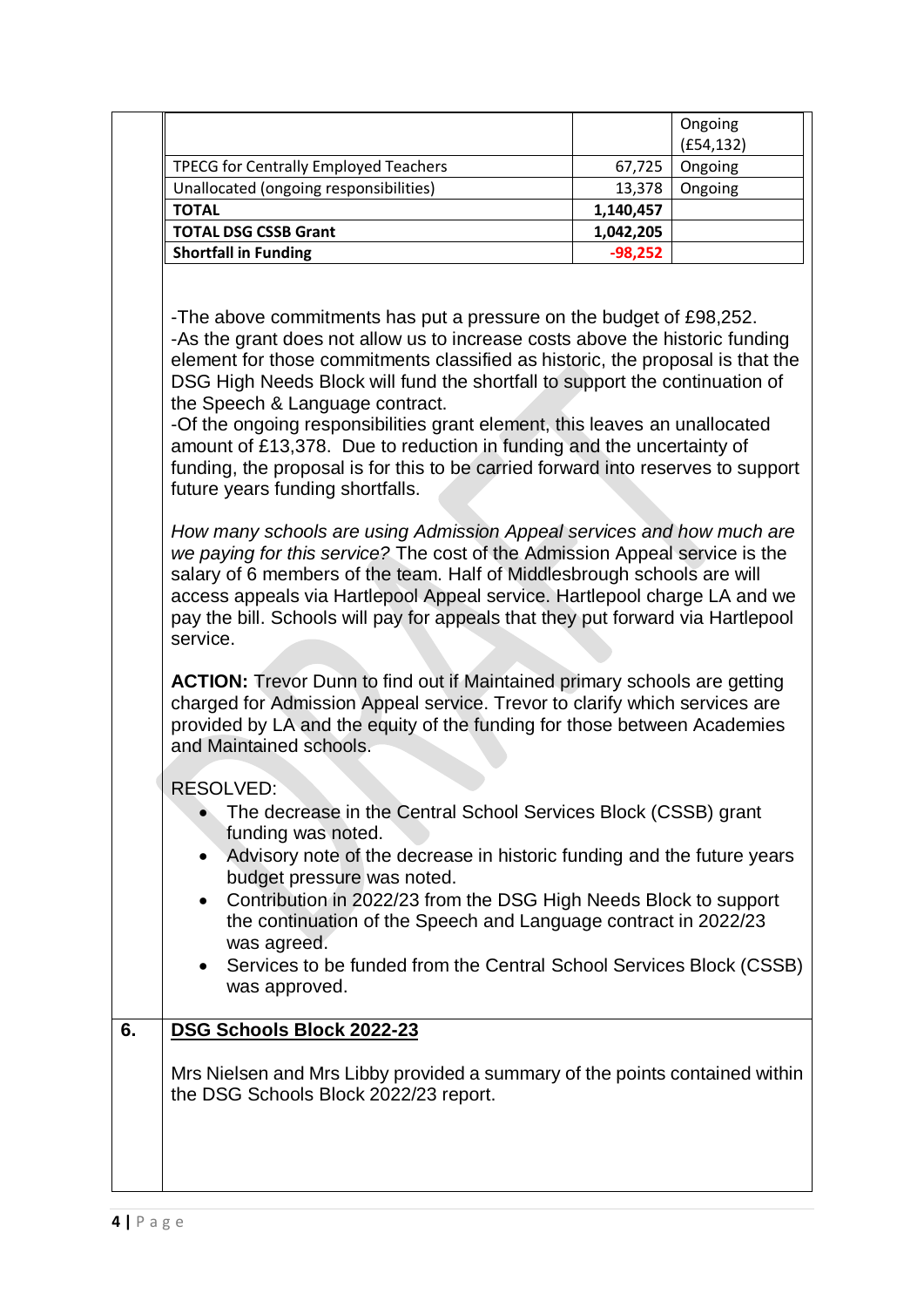| The following points were made:-                                                                                                                                                                                                                                                                                                                                                                                                                                                                                                                                                                                                                                                                                                |
|---------------------------------------------------------------------------------------------------------------------------------------------------------------------------------------------------------------------------------------------------------------------------------------------------------------------------------------------------------------------------------------------------------------------------------------------------------------------------------------------------------------------------------------------------------------------------------------------------------------------------------------------------------------------------------------------------------------------------------|
| Alternative Provision Academy-an additional 60 places will be<br>$\bullet$<br>required in year according to current trends<br>Special School places-the increase in young people requiring<br>$\bullet$<br>provision for Social, Emotional and Mental Health Needs is above the<br>planned increase in places for the next 2 years<br>Specialist Services are stretched to beyond capacity and therefore<br>$\bullet$<br>operating at crisis rather than a preventative basis<br>If the current trend continues, Middlesbrough exclusions will reach<br>$\bullet$<br>2015/16 levels and by the end of the academic year, 60-70 children<br>and young people in Middlesbrough will have been permanently<br>excluded from school |
| The issues are consistent across ALL secondary schools in<br>$\bullet$<br>Middlesbrough<br>Persistent Disruptive Behaviour is usually the reason for a large<br>$\bullet$<br>majority of permanent exclusions. This surge is bucking that trend-the<br>majority of cases involve a one-off significant event<br>Almost half of exclusions happen because of threatening behaviour or<br>violence, suggesting an issue with emotional regulation<br>2 out of every 5 children permanently excluded are already vulnerable<br>$\bullet$<br>and open to social care<br>1 in 10 children have Special Educational Needs and/or Disabilities                                                                                         |
| Mrs Libby informed the Board that exclusions have doubled comparing to<br>the last academic year. There were 37 exclusions last year and there are<br>already 20 exclusions this academic year. There is no capacity on the<br>system to provide a full time education for those children. That's why in order<br>to support the increase in costs of predicted exclusions the council are<br>requesting a transfer 0.5% from DSG Schools Block to DSG High Needs<br>Block (£608k).                                                                                                                                                                                                                                             |
| If members are in agreement to transfer 0.5% from DSG Schools Block to<br>DSG High Needs Block, two options were discussed and considered:                                                                                                                                                                                                                                                                                                                                                                                                                                                                                                                                                                                      |
| Option 1- transfer 0.5% of the DSG to the High Needs Budget, affecting<br>Secondary Schools only. Drawdown £195.8k from schools block reserve and<br>apply 0.5% MFG                                                                                                                                                                                                                                                                                                                                                                                                                                                                                                                                                             |
| Option 2- transfer 0.5% of the DSG to the High Needs budget, affecting<br>primary and secondary schools. Drawdown £195.8k from schools block<br>reserve and apply 0.5% MFG.                                                                                                                                                                                                                                                                                                                                                                                                                                                                                                                                                     |
| The growth fund was discussed and the School Management Forum<br>members were advised that funding for 30, year 7 places from September<br>2022 was required to be set aside. The SMF members were advised that this<br>could be funded from reserves and there is no requirement to reduce the NFF<br>rates further to accommodate this request.                                                                                                                                                                                                                                                                                                                                                                               |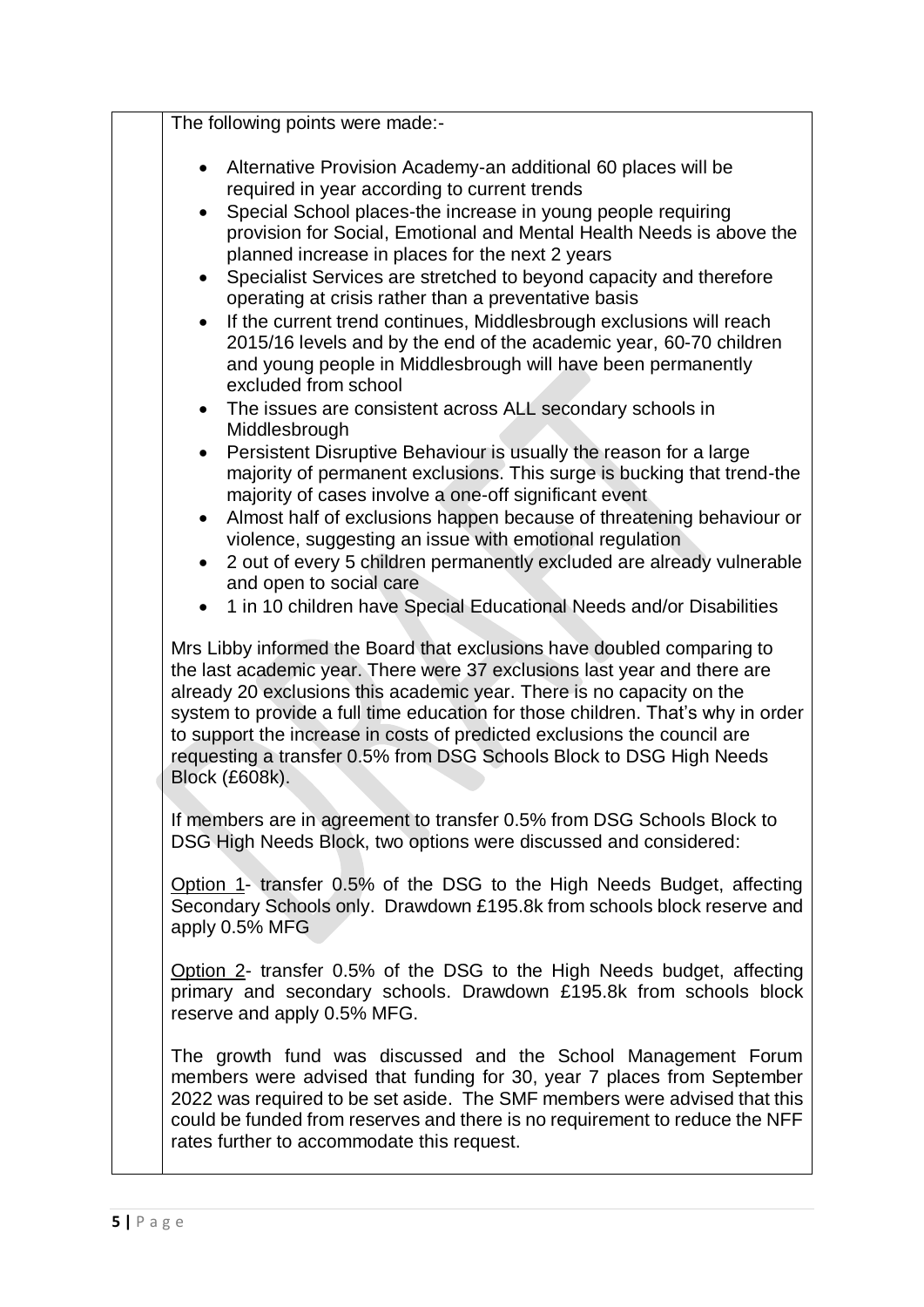|    | <b>RESOLVED:</b><br>SMF noted the indicative school supplementary grant.<br>Option 2- transfer 0.5% of the DSG to the High Needs budget, affecting<br>$\bullet$<br>all key stage schools, drawdown £195.8k from reserves and apply<br>0.5% MFG was approved by School Management Forum members.<br>The Budget for Growth Fund 2022-23 for 30, year 7 places to be funded<br>from reserve was approved.<br>SMF members approved the submission of the APT pro-forma to the<br>ESFA. |
|----|------------------------------------------------------------------------------------------------------------------------------------------------------------------------------------------------------------------------------------------------------------------------------------------------------------------------------------------------------------------------------------------------------------------------------------------------------------------------------------|
| 7. | DSG Early Years Block 2022-23                                                                                                                                                                                                                                                                                                                                                                                                                                                      |
|    | Mrs Nielsen, Senior Accounting Officer, provided an update to the forum<br>regarding 2022/23 Early Years Block Indicative Budget. The following points<br>were made:-<br>The DSG Early Years Block, 3 & 4 year old funding allocations are<br>based on a unit rate of £4.97 per an hour. This is an increase of 17                                                                                                                                                                 |
|    | pence per hour from 2021/22. The rate received for 3 & 4 year olds<br>must cover the universal hourly rate, extended hourly rate,<br>supplements, central allocation and SEN inclusion funds. Therefore,<br>the full rate of £4.97 cannot be passed onto providers                                                                                                                                                                                                                 |
|    | The DSG Early Years Block, 2 year old allocation is based on a unit<br>rate of £5.57 per hour. This is an increase of 21 pence per hour from<br>2021/22.                                                                                                                                                                                                                                                                                                                           |
|    | The 3 & 4 year old rate is a universal hourly rate paid to all providers<br>for all qualifying children. This rate covers payments for both the<br>universal 15 hour entitlement and the 30 hours enhancement for<br>working parents. The hourly rate paid to providers will increase by 7<br>pence per hour over and above the 17 pence per hour increase from                                                                                                                    |
|    | the DfE, to make the increase from 2021/22 to 2022/23 to 24 pence<br>per hour, providing a 5.8% increase.                                                                                                                                                                                                                                                                                                                                                                          |
|    | The flexibility payment is also a supplement in the formula, however<br>this is not mandatory. It is paid to providers who offer flexibility in<br>their offer, this will be paid at 81 pence per hour.                                                                                                                                                                                                                                                                            |
|    | The two year old rate of £5.57 per hour is paid to all providers. This is<br>an increase of 17 pence per hour over the 21 pence increase from the<br>DfE to make the increase from 2021/22 to 2022/23 to 38 pence per<br>hour which is a 7.3% increase from 2021/22. This means that the full<br>rate received from the DfE is now paid across to providers.                                                                                                                       |
|    | SEN inclusion fund is a mandatory requirement of the early year's<br>formula. Due to the overspend in 2021/22 an allocation of £250,000<br>has been set aside for SEN inclusion in 2022/23, of which £150,000<br>funded from DSG Early Years and £100,000 funded from DSG High<br>Needs. This is an increase of £50,000 from 2021/22. This allocation                                                                                                                              |
|    | covers children accessing universal entitlement and also children<br>accessing the 30 hour entitlement.                                                                                                                                                                                                                                                                                                                                                                            |
|    | The Local Authority to retain an element 3 & 4 year old to be held<br>centrally to contribute towards the Early Years' and Primary Support                                                                                                                                                                                                                                                                                                                                         |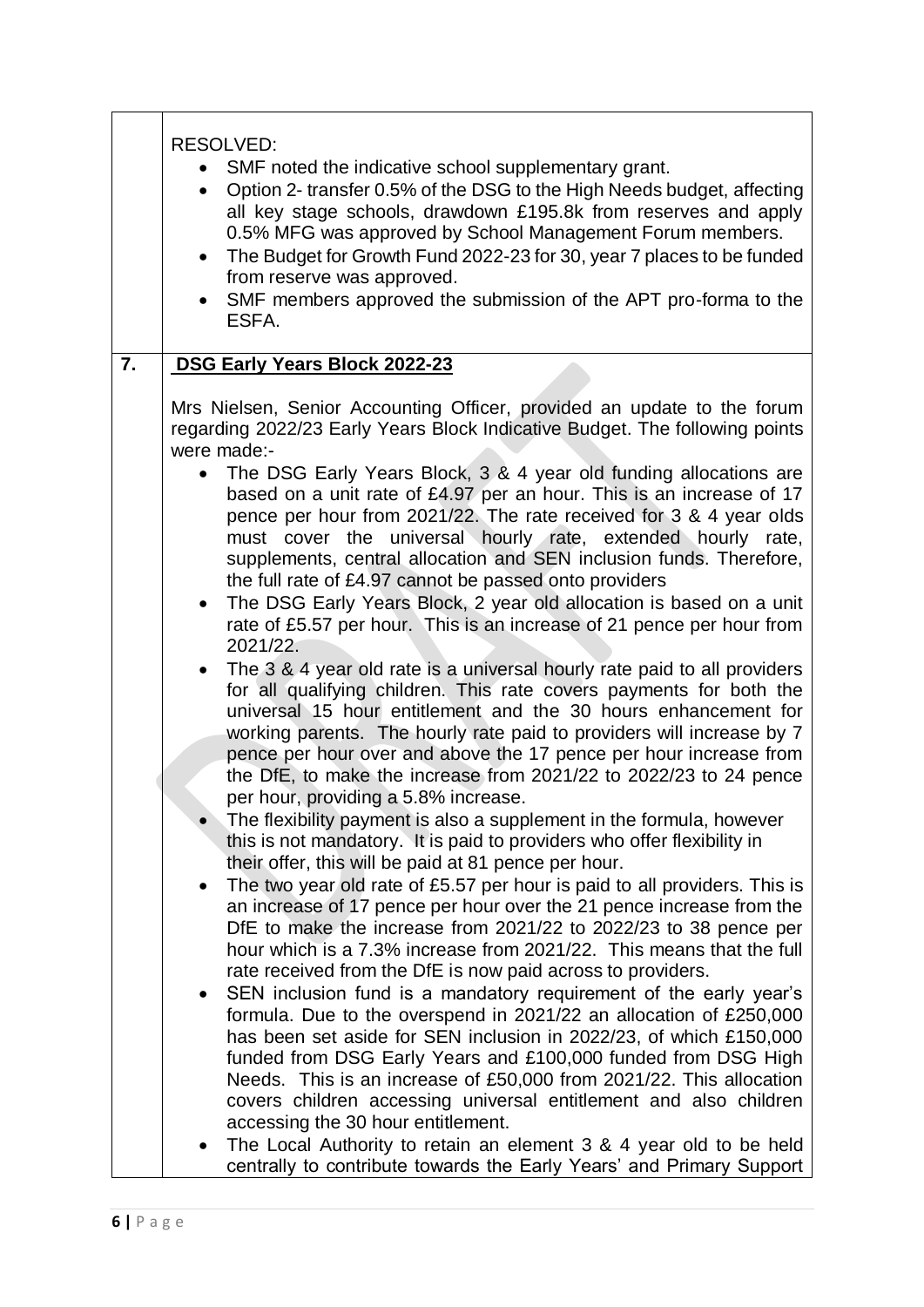|    | service and SEN Inclusion Fund. This central allocation represents<br>3.17%, (compared to 2021/22 3.25%) of the 3 & 4 year old funding,<br>2022/23 funding allocation and is therefore within the maximum 5%<br>allowable for 2022/23                                                                                                                                                                                                                                                                                                                               |
|----|---------------------------------------------------------------------------------------------------------------------------------------------------------------------------------------------------------------------------------------------------------------------------------------------------------------------------------------------------------------------------------------------------------------------------------------------------------------------------------------------------------------------------------------------------------------------|
|    | <b>RESOLVED:</b><br>• Central allocation was approved                                                                                                                                                                                                                                                                                                                                                                                                                                                                                                               |
|    | Proposed early years' formula and rates for 2022/23 were noted<br>Potential risk of the increase in rates for 2022/23 were noted<br>SEN Inclusion Fund total budget of £250k was approved                                                                                                                                                                                                                                                                                                                                                                           |
| 8. | De-delegation 2022-23                                                                                                                                                                                                                                                                                                                                                                                                                                                                                                                                               |
|    | Mrs Nielsen informed Members of the forum that due to the timing of setting<br>the budget for de-delegation and organisations providing their costs for<br>2022/23, she is unable to confirm the rates for CAPITA ONE, Technology<br>Forge and CLEAPSS. An assumption has been made for the uplift in rates<br>for 2022/23. Dianne therefore advising that actual rates will be charged,<br>once they are confirmed. From 2021/22 Technology Forge has not been<br>offered to academies and therefore only maintained schools are able to<br>purchase this service. |
|    | CLEAPSS - where a secondary school or special school wishes to buy in to<br>this service. CLEAPSS charge to the LA includes post 16 pupils, therefore<br>the charge to these schools will include post 16 pupil numbers.                                                                                                                                                                                                                                                                                                                                            |
|    | The LA proposes that the above licences are de-delegated in 2022/23.<br>Maintained Primary representatives were offered to vote on which budgets<br>are to be de-delegated in 2022/23:-<br><b>Trade Union Facility Time</b><br>Capita ONE<br><b>Technology Forge</b><br><b>CLEAPSS Membership and RPA Service</b>                                                                                                                                                                                                                                                   |
|    | <b>RESOLVED:</b>                                                                                                                                                                                                                                                                                                                                                                                                                                                                                                                                                    |
|    | Trade Union Facility Time agreed to be de-delegated<br>Capita ONE - not to be de-delegated                                                                                                                                                                                                                                                                                                                                                                                                                                                                          |
|    | Technology Forge - not to be de-delegated<br>CLEAPSS Membership and RPA Service - not to be de-delegated                                                                                                                                                                                                                                                                                                                                                                                                                                                            |
|    | Rob Brown left the meeting at 10.30am                                                                                                                                                                                                                                                                                                                                                                                                                                                                                                                               |
| 9. | <b>Union Facility Time (Verbal Update)</b>                                                                                                                                                                                                                                                                                                                                                                                                                                                                                                                          |
|    | Mrs Nielsen, informed the forum that during the last financial year we<br>implemented a Union Facility Time process and criteria. There were some<br>issues with Union representatives not wishing to provide certain information<br>in order to make the reimbursement payments to the schools where they                                                                                                                                                                                                                                                          |